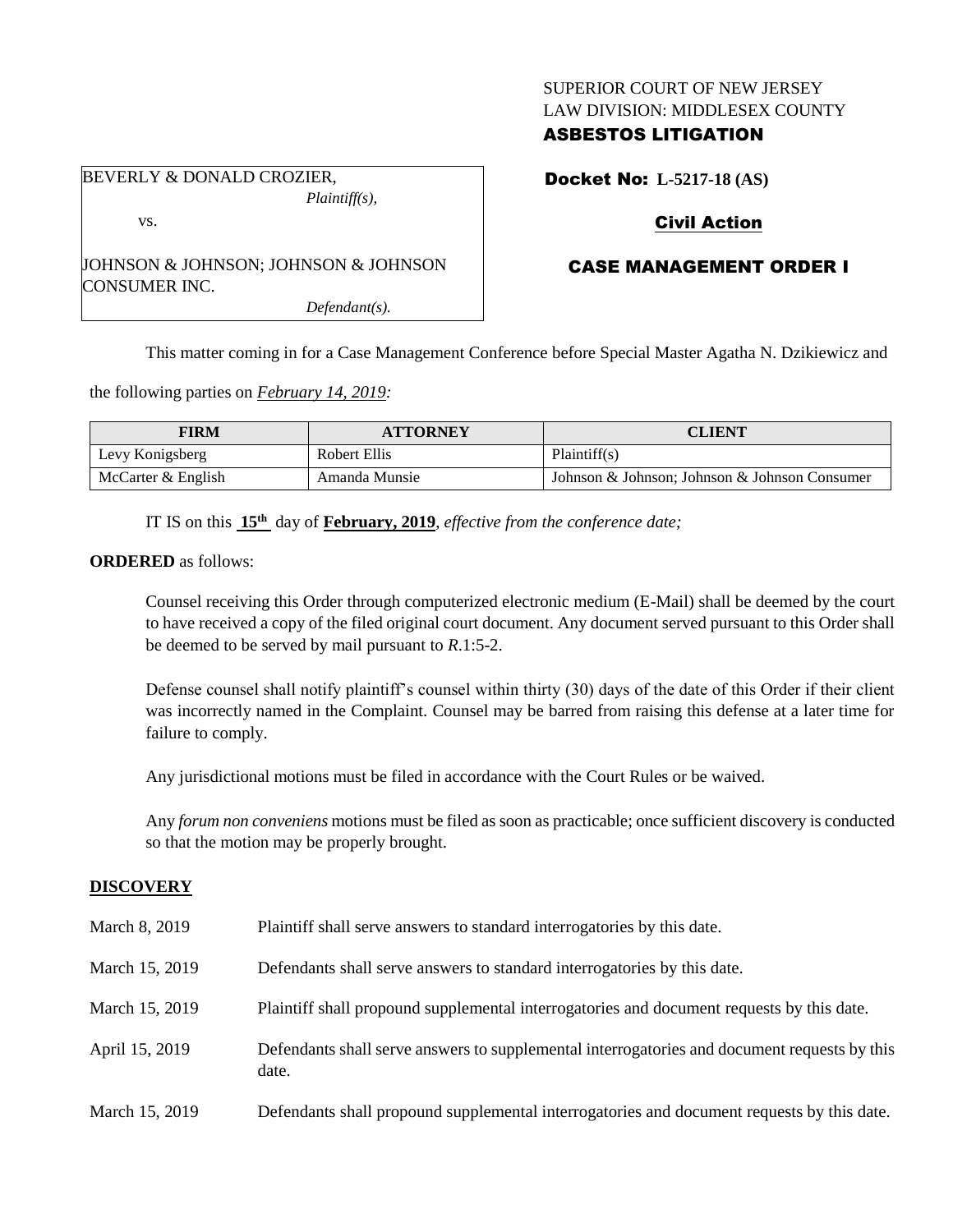- April 15, 2019 Plaintiff shall serve answers to supplemental interrogatories and document requests by this date. May 17, 2019 Fact discovery, including depositions, shall be completed by this date. Plaintiff's counsel shall contact the Special Master within one week of this deadline if all fact discovery is not completed.
- May 31, 2019 Depositions of corporate representatives shall be completed by this date.

### **MEDICAL EXPERT REPORT**

- March 8, 2019 Plaintiff shall serve executed medical authorizations (along with answers to interrogatories) by this date.
- July 31, 2019 Plaintiff shall serve medical expert reports by this date.
- July 31, 2019 Upon request by defense counsel, plaintiff is to arrange for the transfer of pathology specimens and x-rays, if any, by this date.
- September 30, 2019 Defendants shall identify its medical experts and serve medical reports, if any, by this date. In addition, defendants shall notify plaintiff's counsel (as well as all counsel of record) of a joinder in an expert medical defense by this date.

### **LIABILITY EXPERT REPORTS**

| July 31, 2019 | Plaintiff shall identify its liability experts and serve liability expert reports by this date or |
|---------------|---------------------------------------------------------------------------------------------------|
|               | waive any opportunity to rely on liability expert testimony.                                      |

September 30, 2019 Defendants shall identify its liability experts and serve liability expert reports, if any, by this date or waive any opportunity to rely on liability expert testimony.

### **SUMMARY JUDGMENT MOTION PRACTICE**

| Plaintiff's counsel shall advise, in writing, of intent not to oppose motions by this date. | July 19, 2019 |  |  |  |  |
|---------------------------------------------------------------------------------------------|---------------|--|--|--|--|
|---------------------------------------------------------------------------------------------|---------------|--|--|--|--|

- August 2, 2019 Summary judgment motions shall be filed no later than this date.
- August 30, 2019 Last return date for summary judgment motions.

#### **ECONOMIST EXPERT REPORTS**

- July 31, 2019 Plaintiff shall identify its expert economists and serve expert economist report(s), if any, by this date or waive any opportunity to rely on economic expert testimony.
- September 30, 2019 Defendants shall identify its expert economists and serve expert economist report(s), if any, by this date or waive any opportunity to rely on economic expert testimony.

#### **EXPERT DEPOSITIONS**

October 25, 2019 Expert depositions shall be completed by this date. To the extent that plaintiff and defendant generic experts have been deposed before, the parties seeking that deposition in this case must file an application before the Special Master and demonstrate the necessity for that deposition.

 $\_$  ,  $\_$  ,  $\_$  ,  $\_$  ,  $\_$  ,  $\_$  ,  $\_$  ,  $\_$  ,  $\_$  ,  $\_$  ,  $\_$  ,  $\_$  ,  $\_$  ,  $\_$  ,  $\_$  ,  $\_$  ,  $\_$  ,  $\_$  ,  $\_$  ,  $\_$  ,  $\_$  ,  $\_$  ,  $\_$  ,  $\_$  ,  $\_$  ,  $\_$  ,  $\_$  ,  $\_$  ,  $\_$  ,  $\_$  ,  $\_$  ,  $\_$  ,  $\_$  ,  $\_$  ,  $\_$  ,  $\_$  ,  $\_$  ,